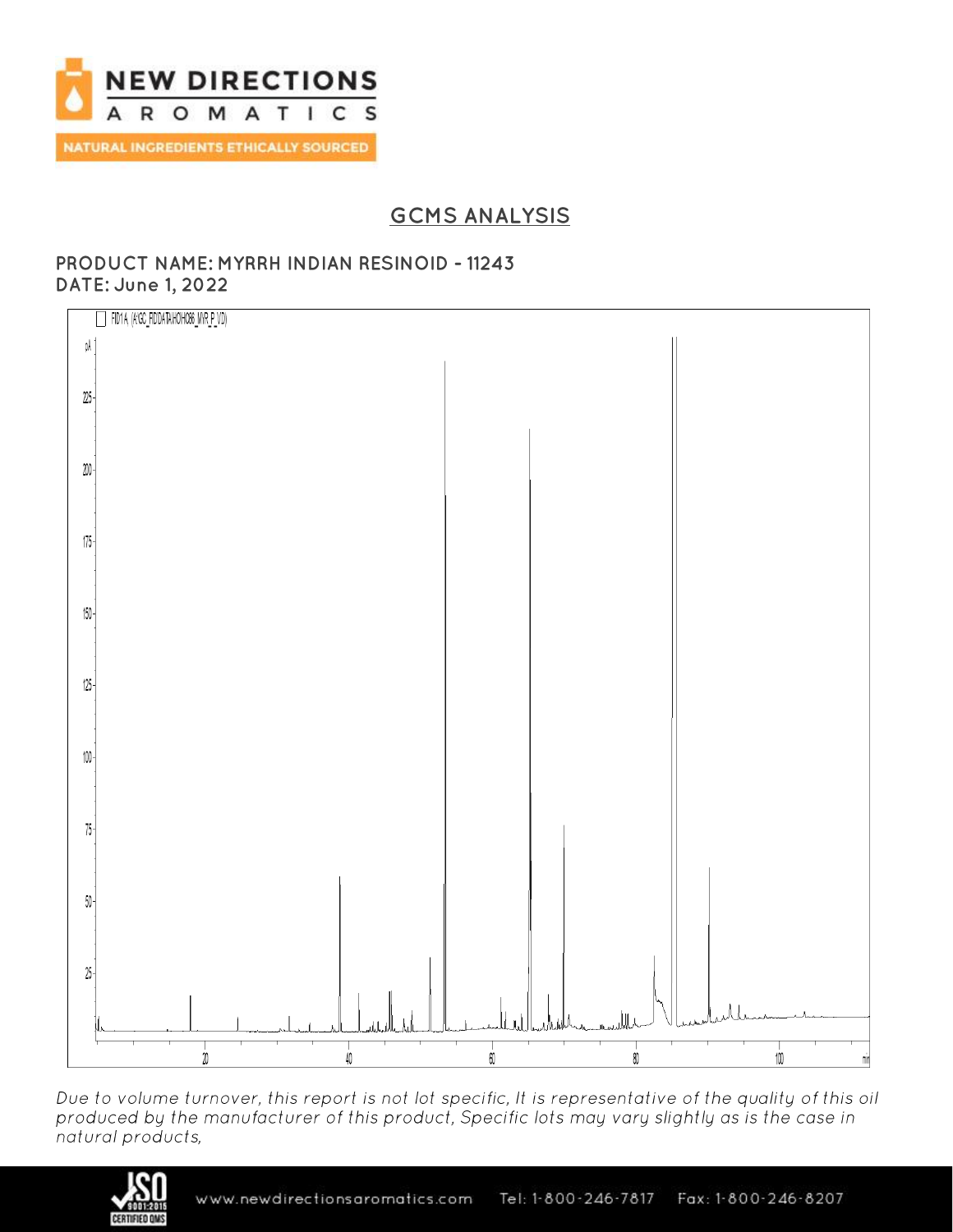

## **PRODUCT NAME: MYRRH INDIAN RESINOID - 11243**

| Peak                    | RT (min) | <b>Compound name</b>             | $\frac{1}{2}$ |
|-------------------------|----------|----------------------------------|---------------|
| $\mathbf{1}$            | 5,60     | <b>ETHANOL</b>                   | 0,03          |
| $\overline{2}$          | 17,93    | trans-beta-OCIMENE               | 0, 16         |
| $\overline{3}$          | 24,56    | 2-PENTANONE, 4-HYDROXY-4-METHYL- | 0,07          |
| $\overline{\mathbf{4}}$ | 30,46    | <b>ACETIC ACID</b>               | 0.03          |
| 5                       | 31,70    | delta-ELEMENE                    | 0,07          |
| $\overline{6}$          | 33,06    | alpha-COPAENE                    | 0,01          |
| $\overline{7}$          | 34,56    | beta-BOURBONENE                  | 0,05          |
| 8                       | 37,72    | alpha-SANTALENE                  | 0,04          |
| $\boldsymbol{9}$        | 38,08    | beta-CUBEBENE                    | 0,02          |
| 10                      | 38,76    | beta-ELEMENE                     | 0.80          |
| 11                      | 38,99    | beta-CARYOPHYLLENE               | 0,05          |
| 12                      | 41,43    | <b>GERMACRENE A</b>              | 0,20          |
| 13                      | 42,80    | <b>SESQUITERPENE</b>             | 0,01          |
| 14                      | 42,99    | alpha-HUMULENE                   | 0.03          |
| 15                      | 43,39    | gamma-SELINENE                   | 0,06          |
| 16                      | 43,62    | 4,5-di-epi-ARISTOLOCHENE         | 0,02          |
| 17                      | 44,09    | gamma-MUUROLENE                  | 0,06          |
| 18                      | 44,31    | <b>SESQUITERPENE</b>             | 0,01          |
| 19                      | 45,20    | <b>GERMACRENE D</b>              | 0,05          |
| 20                      | 45,68    | beta-SELINENE                    | 0,25          |
| 21                      | 46,00    | alpha-SELINENE                   | 0,24          |
| 22                      | 46,40    | <b>SESQUITERPENE</b>             | 0,02          |
| 23                      | 47,70    | delta-CADINENE                   | 0.07          |
| 24                      | 47,79    | gamma-CADINENE                   | 0,03          |
| $\overline{25}$         | 47,94    | 7-epi-alpha-SELINENE             | 0,01          |
| 26                      | 48,25    | delta-SELINENE                   | 0.03          |
| 27                      | 48,78    | SELINA-3,7-DIENE                 | 0,08          |
| 28                      | 48,85    | alpha-PANASINSEN                 | 0,11          |
| 29                      | 51,33    | <b>GERMACRENE B</b>              | 0,41          |
| $\overline{30}$         | 53,46    | <b>CURZERENE</b>                 | 6,58          |

#### Disclaimer & Caution

Please refer to all relevant technical information specific to the product, prior to use, The information contained in this document is obtained from current and reliable sources, New Directions Aromatics Inc, provides the information contained herein, but makes no representation as to its comprehensiveness or accuracy, Individuals receiving this information must exercise their independent judgment in determining its appropriateness for a particular purpose, The user of the product is solely responsible for compliance with all laws and regulations applying to the use of the products, including intellectual property rights of third parties, As the ordinary or otherwise use(s) of this product is outside the control of New Directions Aromatics Inc., no representation or warranty, expressed or implied, is made as to the effect(s) of such use(s), (including damage or injury), or the results obtained, The liability of New Directions Aromatics Inc, is limited to the value of the goods and does not include any consequential loss, New Directions Aromatics Inc, shall not be liable for any errors or delays in the content, or for any actions taken in reliance thereon, New Directions Aromatics Inc, shall not be responsible for any damages resulting from use of or reliance upon this information, In the event of any dispute, the Customer hereby Jurisdiction is limited to the province of Ontario. Canada. aarees that

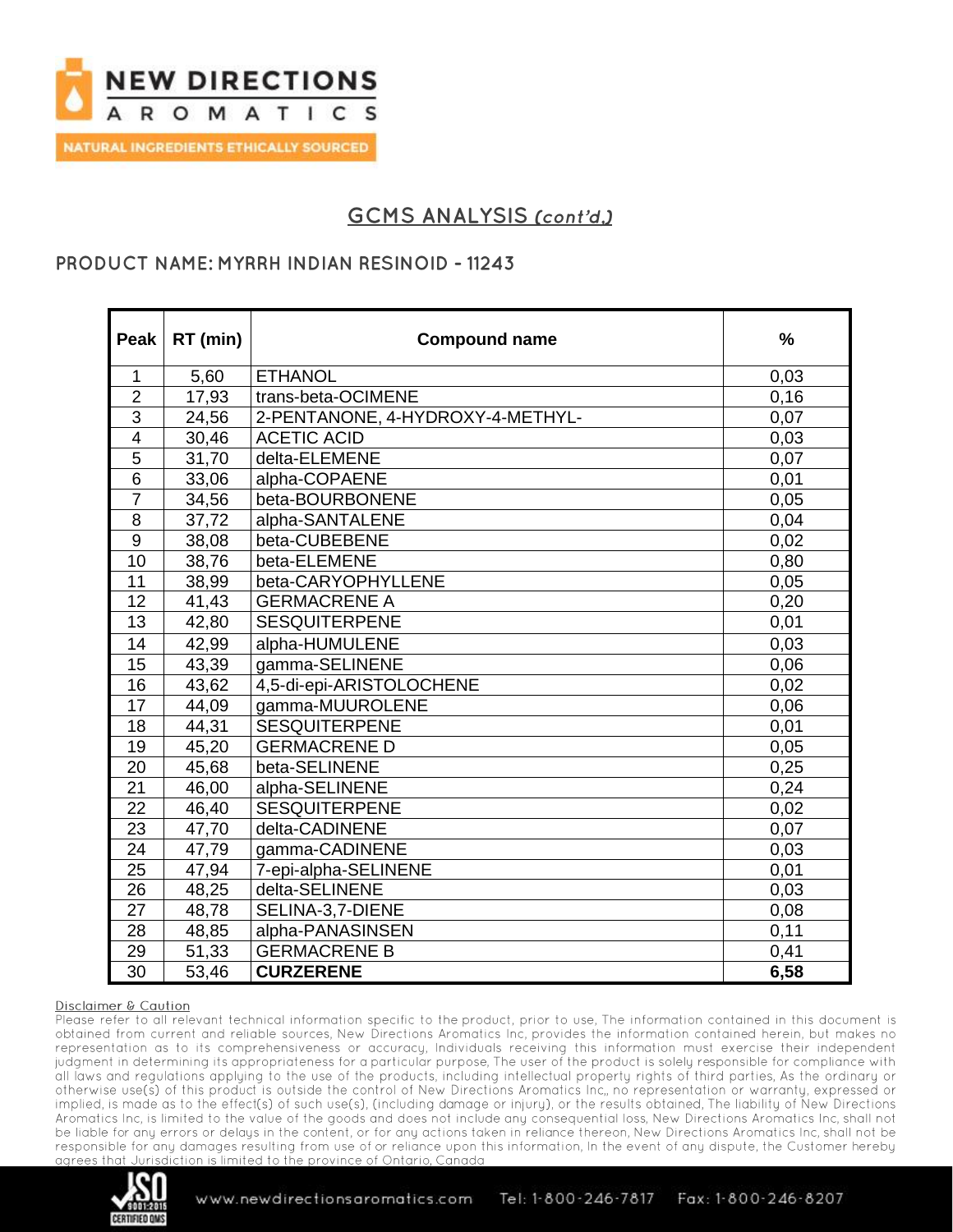

## **PRODUCT NAME: MYRRH INDIAN RESINOID - 11243**

| <b>Peak</b>     | RT (min) | <b>Compound name</b>                                          | $\frac{0}{0}$ |
|-----------------|----------|---------------------------------------------------------------|---------------|
| 31              | 53,96    | COMPOUND Mw=216                                               | 0,02          |
| 32              | 56,29    | COMPOUND Mw=250                                               | 0,05          |
| 33              | 59,53    | COMPOUND Mw=250                                               | 0,02          |
| $\overline{34}$ | 61,22    | <b>GUAIOL ISOMER</b>                                          | 0,17          |
| $\overline{35}$ | 61,81    | BENZOFURANIC COMPOUND Mw=214                                  | 0,09          |
| 36              | 63,07    | COMPOUND Mw=246                                               | 0,05          |
| 37              | 63,24    | <b>ELEMOL</b>                                                 | 0,06          |
| 38              | 63,64    | trans-beta-ELEMENONE                                          | 0,03          |
| 39              | 64,08    | <b>FURANODIENE ISOMER Mw=216</b>                              | 0,10          |
| 40              | 65,02    | <b>FURANODIENE ISOMER Mw=216</b>                              | 0,20          |
| 41              | 65,26    | <b>FURANOEUDESMA-1,3-DIENE</b>                                | 5,31          |
| 42              | 65,39    | <b>LINDESTRENE</b>                                            | 1,36          |
| 43              | 65,69    | COMPOUND Mw=216                                               | 0,03          |
| 44              | 65,93    | COMPOUND Mw=216                                               | 0.02          |
| 45              | 66,15    | COMPOUND Mw=214                                               | 0,02          |
| 46              | 66,80    | gamma-EUDESMOL                                                | 0,03          |
| 47              | 67,15    | <b>T-CADINOL</b>                                              | 0,07          |
| 48              | 67,41    | <b>AGAROSPIROL</b>                                            | 0,02          |
| 49              | 67,81    | ACETYL-8,12-EPOXY-GERMACRA-1,4,7,11-TETRAENE<br><b>ISOMER</b> | 0,22          |
| 50              | 67,95    | <b>SESQUITERPENOL</b>                                         | 0,11          |
| $\overline{51}$ |          | <b>DITERPENE</b>                                              |               |
| 52              | 68,30    | AROMATIC COMPOUND Mw=212                                      | 0,04          |
| 53              | 69,15    | <b>DITERPENE</b>                                              | 0,06          |
| 54              | 69,66    | beta-EUDESMOL                                                 | 0,07          |
| 55              | 69,99    | 2-METHYL-8,12-EPOXY-GERMACRA-1,4,7,11-TETRAENE                | 2,01          |
| 56              | 70,61    | <b>SESQUITERPENOL</b>                                         | 0,03          |
| 57              | 70,69    | beta-NOOTKATOL                                                | 0,09          |
| 58              | 72,45    | <b>AROMATIC COMPOUND</b>                                      | 0,03          |
| 59              | 72,76    | <b>JUNIPER CAMPHOR</b>                                        | 0,03          |
| 60              | 72,91    | <b>DITERPENE</b>                                              | 0,02          |

#### Disclaimer & Caution

Please refer to all relevant technical information specific to the product, prior to use, The information contained in this document is obtained from current and reliable sources, New Directions Aromatics Inc, provides the information contained herein, but makes no representation as to its comprehensiveness or accuracy, Individuals receiving this information must exercise their independent judgment in determining its appropriateness for a particular purpose, The user of the product is solely responsible for compliance with all laws and regulations applying to the use of the products, including intellectual property rights of third parties, As the ordinary or otherwise use(s) of this product is outside the control of New Directions Aromatics Inc., no representation or warranty, expressed or implied, is made as to the effect(s) of such use(s), (including damage or injury), or the results obtained, The liability of New Directions Aromatics Inc, is limited to the value of the goods and does not include any consequential loss, New Directions Aromatics Inc, shall not be liable for any errors or delays in the content, or for any actions taken in reliance thereon, New Directions Aromatics Inc, shall not be responsible for any damages resulting from use of or reliance upon this information, In the event of any dispute, the Customer hereby agrees that Jurisdiction is limited to the province of Ontario. Canada.

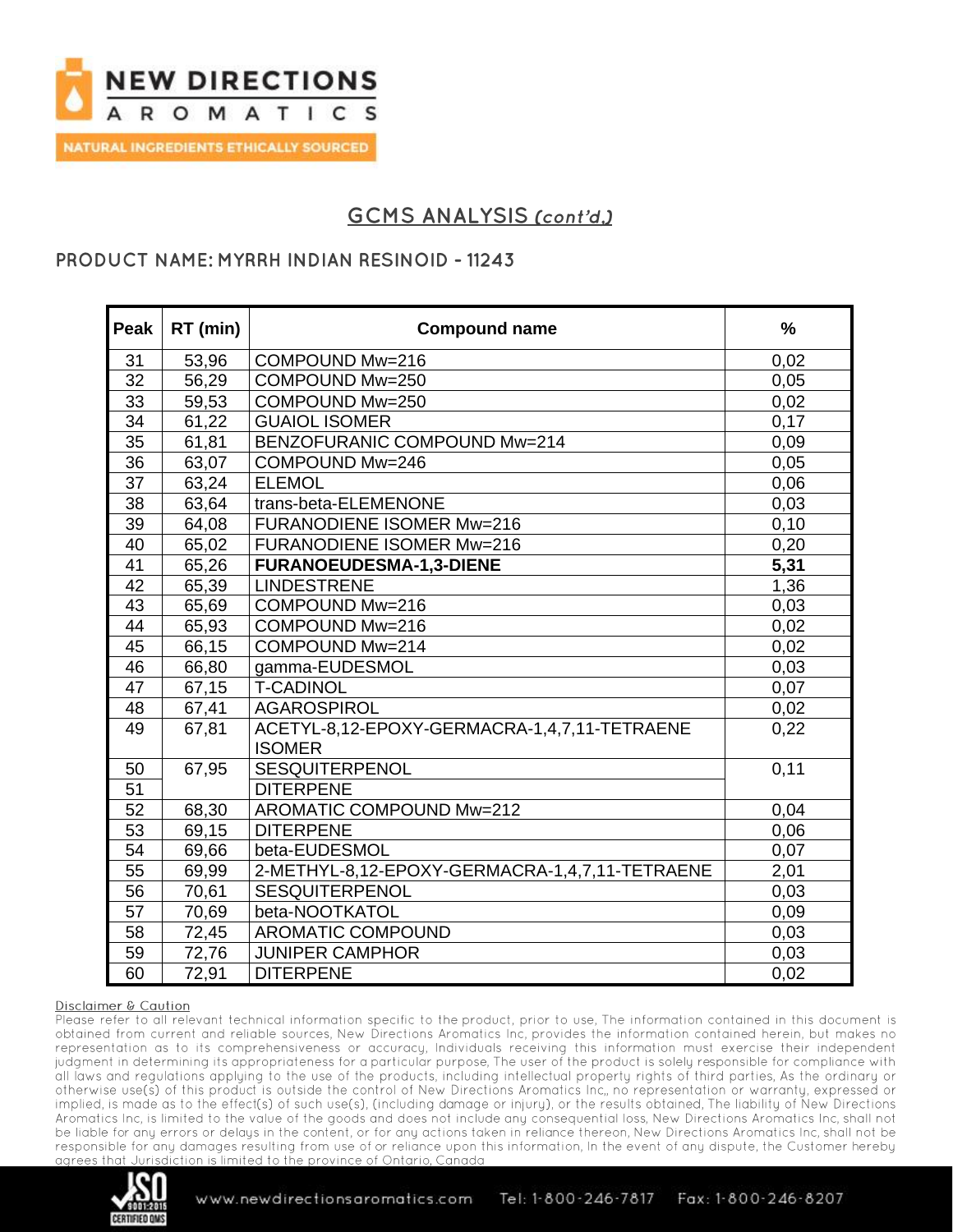

## **PRODUCT NAME: MYRRH INDIAN RESINOID - 11243**

| Peak            | RT (min) | <b>Compound name</b>                         | $\frac{9}{6}$ |
|-----------------|----------|----------------------------------------------|---------------|
|                 |          |                                              |               |
| 61              | 73,60    | AROMATIC COMPOUND Mw=212                     | 0,02          |
| 62              | 75,08    | AROMATIC COMPOUND Mw=262                     | 0.04          |
| 63              | 75,30    | SESQUITERPENIC OXIDE                         | 0,04          |
| 64              | 75,51    | SESQUITERPENIC OXIDE                         | 0,02          |
| 65              | 76,17    | <b>AROMATIC COMPOUND</b>                     | 0,02          |
| 66              | 76,42    | <b>AROMATIC COMPOUND</b>                     | 0,02          |
| 67              | 76,83    | 2-METHOXY-FURANOGUAIA-9-EN-8-ONE ISOMER      | 0,03          |
| 68              | 77,31    | SESQUITERPENIC OXIDE                         | 0,02          |
| 69              | 77,63    | 2-METHOXY-FURANOGUAIA-9-EN-8-ONE ISOMER      | 0,05          |
| 70              | 78,06    | 2-METHOXY-FURANOGUAIA-9-EN-8-ONE             | 0, 15         |
| 71              | 78,33    | COMPOUND Mw=246                              | 0,03          |
| 72              | 78,58    | COMPOUND Mw=246                              | 0,12          |
| $\overline{73}$ | 78,89    | <b>CURZERENIC ESTER Mw=274</b>               | 0, 10         |
| 74              | 79,66    | <b>SESQUITERPENIC OXIDE</b>                  | 0,02          |
| 75              | 79,83    | <b>AROMATIC COMPOUND</b>                     | 0,08          |
| 76              | 80,12    | COMPOUND Mw=246                              | 0,01          |
| $\overline{77}$ | 82,56    | ACETYL-8,12-EPOXY-GERMACRA-1,4,7,11-TETRAENE | 3,94          |
| 78              | 85,56    | <b>BENZYL BENZOATE</b>                       | 72,66         |
| 79              | 86,62    | COMPOUND Mw=230                              | 0,04          |
| 80              | 86,94    | COMPOUND Mw=232                              | 0,02          |
| 81              | 87,04    | AROMATIC COMPOUND Mw=232                     | 0,01          |
| 82              | 87,58    | AROMATIC COMPOUND Mw=232                     | 0,04          |
| 83              | 88,23    | <b>CURZERENIC ESTER Mw=274</b>               | 0,04          |
| 84              | 88,39    | AROMATIC COMPOUND Mw=234                     | 0,02          |
| 85              | 88,56    | <b>CURZERENIC ESTER Mw=274</b>               | 0,01          |
| 86              | 89,35    | <b>CURZERENIC ESTER Mw=274</b>               | 0,03          |
| 87              | 89,65    | <b>DITERPENE</b>                             | 0,04          |
| 88              | 89,86    | AROMATIC COMPOUND                            | 0,02          |
| 89              | 90,20    | DIISOPROPYLNAPHTHALENE COMPOUND Mw=272       | 1,05          |
| 90              | 90,36    | <b>CEMBRENOL</b>                             | 0,10          |

#### Disclaimer & Caution

Please refer to all relevant technical information specific to the product, prior to use, The information contained in this document is obtained from current and reliable sources, New Directions Aromatics Inc, provides the information contained herein, but makes no representation as to its comprehensiveness or accuracy, Individuals receiving this information must exercise their independent judgment in determining its appropriateness for a particular purpose, The user of the product is solely responsible for compliance with all laws and regulations applying to the use of the products, including intellectual property rights of third parties, As the ordinary or otherwise use(s) of this product is outside the control of New Directions Aromatics Inc., no representation or warranty, expressed or implied, is made as to the effect(s) of such use(s), (including damage or injury), or the results obtained, The liability of New Directions Aromatics Inc, is limited to the value of the goods and does not include any consequential loss, New Directions Aromatics Inc, shall not be liable for any errors or delays in the content, or for any actions taken in reliance thereon, New Directions Aromatics Inc, shall not be responsible for any damages resulting from use of or reliance upon this information, In the event of any dispute, the Customer hereby Jurisdiction is limited to the province of Ontario. Canada. aarees that